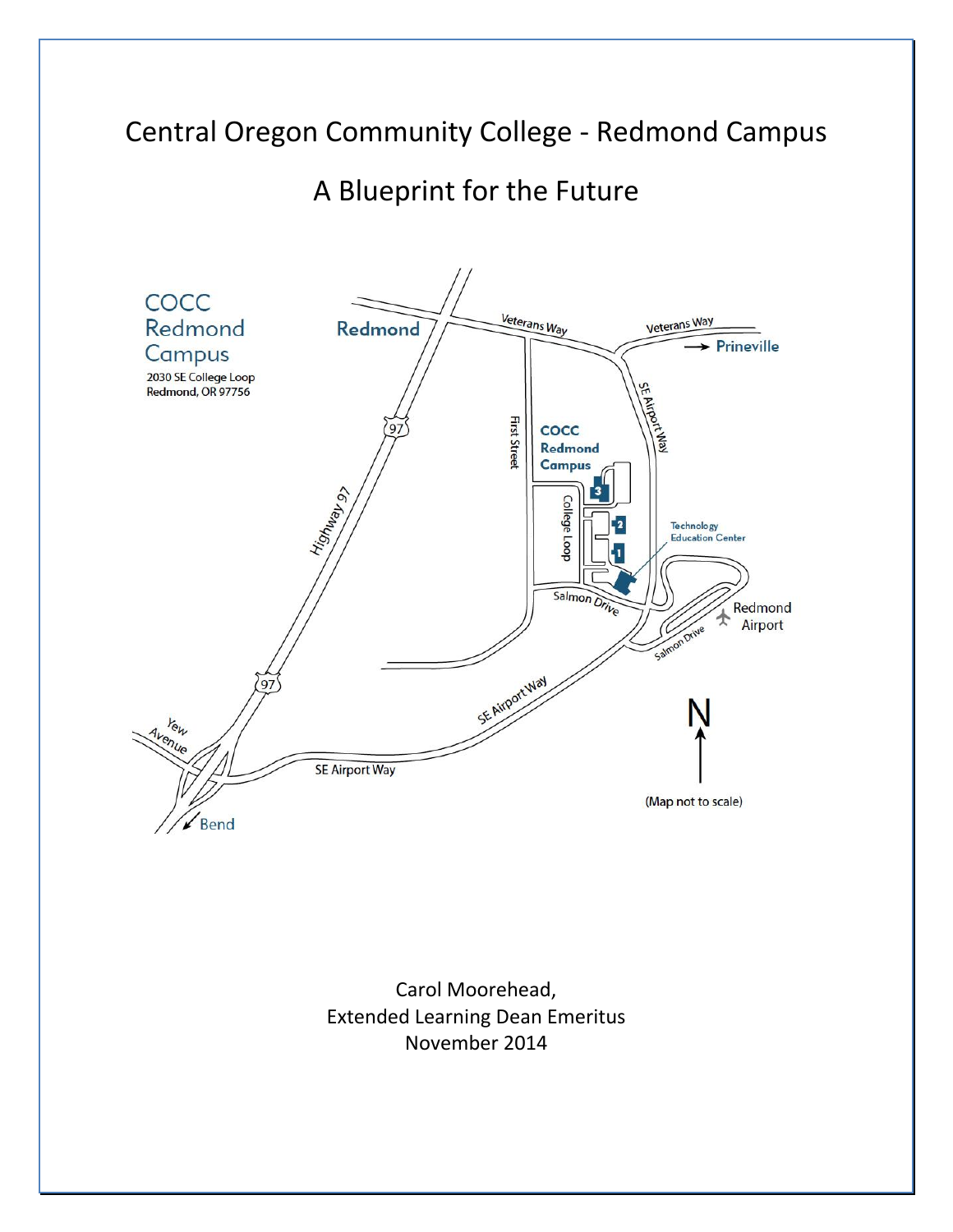## **Table of Contents**

| <b>Introduction, Climate, Assessment Goal</b> | Page 3      |    |
|-----------------------------------------------|-------------|----|
| <b>A Brief History</b>                        | Pages 4-6   |    |
| <b>Current Status</b>                         | Page 7      |    |
| <b>Interviewees</b>                           | Page 8      |    |
| <b>Interview Insights</b>                     | Page 9      |    |
| <b>Recommendations</b>                        | Pages 10-13 |    |
| <b>Summary</b>                                | Page 13     |    |
| <b>Appendix A</b>                             | Page        | 14 |
| <b>Appendix B</b>                             | Page 15-17  |    |
| <b>Appendix C</b>                             | Page        | 18 |
|                                               |             |    |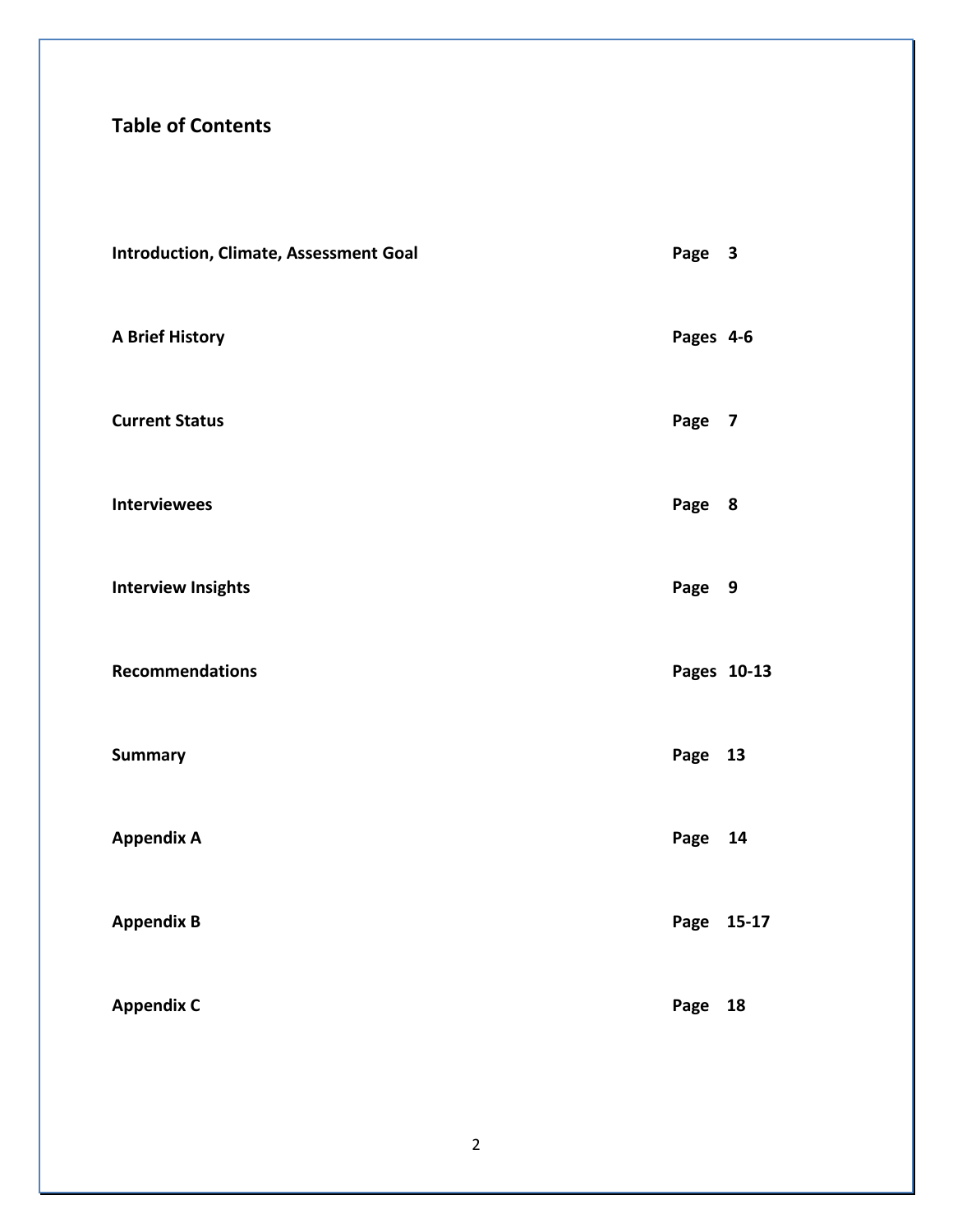## Introduction

The Redmond Campus was the first branch campus of COCC. It opened in 1997 with additional buildings opening in 1998, 2001 and 2014. Students attending Redmond Campus have been able to obtain an Associate of Arts Oregon Transfer (AAOT) through classes offered on campus. The Manufacturing and Applied Technology program provides certificate and degree options in manufacturing technology. The Redmond Technology Center houses the College's CEED and TED programs and will add NDT/NDI trainings winter 2014. In 2015, the college's Vet Tech program will relocate to Redmond. A number of Community Learning and Adult Basic Skills classes are also available at the campus.

## Climate

COCC has undergone a great deal of administrative change. The Extended Learning Dean, with branch campus oversight had been at the Redmond campus since its inception, retired in 2011. Two additional instructional Deans left the college, one in 2011 and one in 2012. The Vice President for Instruction (VPI) hired in 2010, left the college in February 2012. A new VPI is now in his second year at COCC and the COCC's President of ten years retired this year. While the search for a new president is underway, the Extended Learning Dean has stepped in as Interim President.

## Assessment Goal

The goal of this assessment is to review current programs, faculty, operations and leadership at the Redmond Campus and provide ideas and recommendations to which COCC might respond with new direction for the campus and improvements in current practice.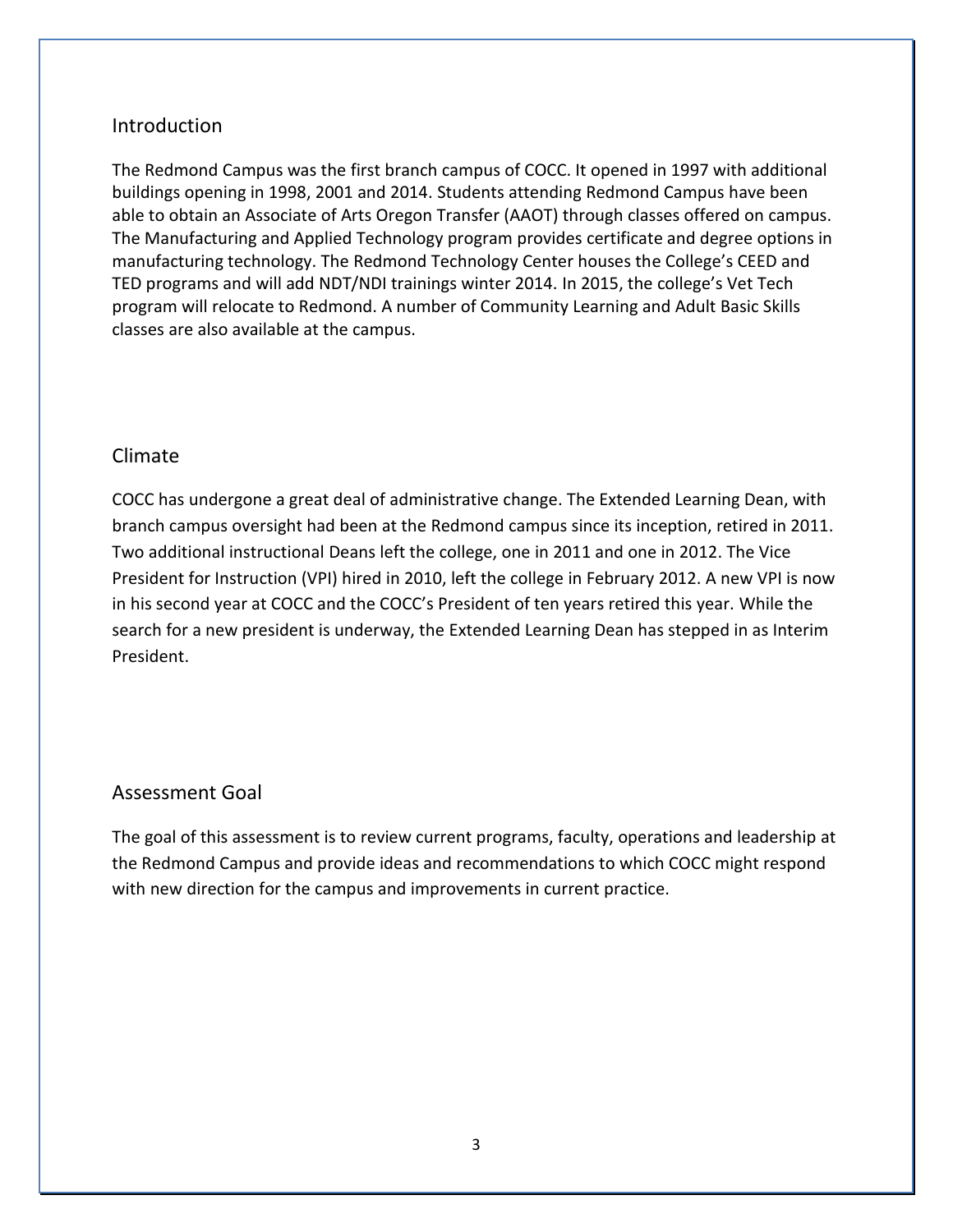## A Brief History

COCC has served the Redmond community since the 1970's from a downtown storefront providing non-credit community enrichment and adult basic skills classes.

In 1991 discussions began between Deschutes County, the City of Redmond and COCC for the donation of land across from the Redmond airport. Through a complex process that included working with Tektronix, Deschutes County and the City of Redmond, COCC was deeded 24.38 acres of industrial zoned land in 1996. The estimated value of the land was \$2.2 million. The deed also included a long-term lease for two contiguous land parcels of 2.21 and 2.37 acres. Based upon the momentum of support for increased workforce training, Central Oregon Community College made the decision in 1991 to move forward with planning for a Regional Technical Training Complex at the Redmond North Campus and fundraising efforts began for the Manufacturing and Applied Technology Center.

A significant next step was the establishment of a partnership between COCC and the Oregon Innovation Center. In 1994 Central Oregon Community College received \$455,000 in Regional Strategy funds to build space to house the Oregon Innovation Center at the Redmond Campus. This partnership allowed COCC to move forward with the construction of the first building on the campus. The 10,500 square foot building opened in 1997 also housed the Redmond College Center providing "Open Campus" televised and on-line credit classes, self-enrichment classes, a skill center program and basic registration and information services. The Director for Community Education and the Redmond Campus, Carol Moorehead, provided local oversight. Office Assistant, Lani Sykes, was hired in 1996 to provide support for these efforts.

The second building on the campus opened in 1998 and is leased out to the state of Oregon, housing the Oregon Employment Department, Central Oregon Intergovernmental Council, Department of Human Services and COCC's Adult Basic Skills regional administration offices. This One-Stop service signified a new partnership between agencies to provide services for those needing additional skills and training to get back into the workforce.

In addition, in1998 a Central Oregon Regional Strategies Grant of \$50,000 allowed COCC to develop a document laying out the planning for a Regional Technical Training Complex at the Redmond North Campus. COCC also received a \$500,000 matching grant from the Meyer Memorial Trust and a \$250,000 grant from the Ford Family Foundation in support of building a Manufacturing and Applied Technology Center (MATC) at the Campus in Redmond. A donation of manufacturing equipment from Epson Portland Inc. in 1999 was valued at over \$750,000. A Regional Strategies Grant for \$20,000 also received in 1999 helped purchase training equipment, assessment tools and computer software for the MATC. Finally, local voters approved a ballot measure allowing COCC to use savings from the library construction bond on the Bend Campus directing those savings to the construction of the MATC.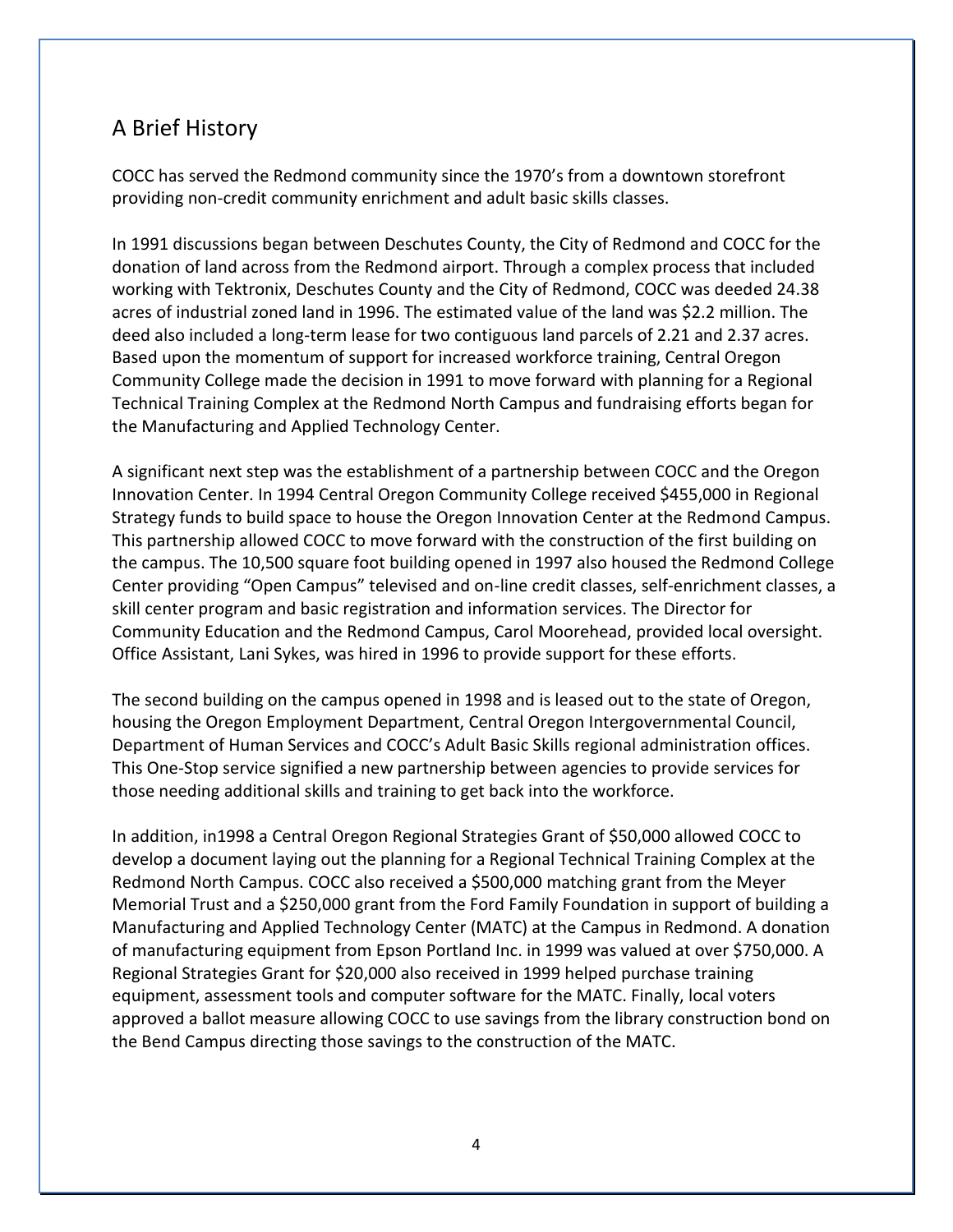The third Redmond Campus building, the 40,000 square foot Manufacturing and Applied Technology Center opened in 2001 with the welding and manufacturing programs at COCC migrating from Bend's Ponderosa Hall to this newly completed center. The MATC was the first major step toward establishing a regional training complex on the Redmond Campus offering college-level programs preparing workers with new and enhanced manufacturing skills that support Central Oregon's growing economy and population. COCC Redmond Campus administration moved from building #1 to the MATC. Under the direction of the Associate Dean for the Redmond Campus and Extended Learning, foundational general education credit classes were scheduled and offered on site at the campus.

Two thousand two was a tough budget year for the State of Oregon and for COCC. Programs eliminated included the Open Campus model, ending opportunities for students to receive their AAOT at a distance through televised credit classes. COCC also closed the College center buildings in Madras, Prineville, Sisters, LaPine, and Christmas Valley/Fort Rock. In response, the Redmond Campus began to expand credit class scheduling to provide a three-year rolling Associate of Arts Oregon Transfer (AAOT) opportunity for northern district students. One hundred sixty credit classes were scheduled in Redmond throughout the 2002-03 academic years. Eight hundred forty students generated 123.37 FTE. Additionally, the College's Apprenticeship program numbers took a dive due to two different factors; the way in which ODE interprets FTE and the Plumbers Apprenticeship Program chose to leave the college. The full time Apprenticeship Director position was eliminated with this area of operation also assigned to the Associate Dean for the Redmond Campus and Extended Learning. The Redmond Campus AD's other duties included oversight of Community Learning, Adult Basic Skills, High School Dual Credit and contracted programs, and outreach of credit classes to other communities outside of Bend.

Recognizing the need for more services to Redmond Campus students, in 2004, a Financial Aid specialist started working from Redmond one day per week. Placement testing was available on the Redmond Campus 2-3 times per term. In 2005, an Academic Advisor located on the campus for one afternoon each week and the Financial Aid specialist expanded services with campus availability two days each week.

In 2006, the Extended Learning Dean began to lay the groundwork for a larger expansion of credit classes and student services on the Redmond Campus. Enrollment services in Redmond included a wide array of student support workshops such as "Getting Started" as well as nursing program orientations. Collaborating with COCC's public relations, a special Redmond Campus promotional effort launched to inform the Redmond community and the public of expanded opportunities available at the Redmond Campus began in summer 2006.

In 2007, the number of scheduled General Education credit classes significantly increased to facilitate the AAOT opportunity for northern district students. Sixteen additional classes were scheduled. Enrollment expanded 39% and FTE climbed by 50% for a Redmond Campus record of credit student enrollment. Student support also expanded to include library resources and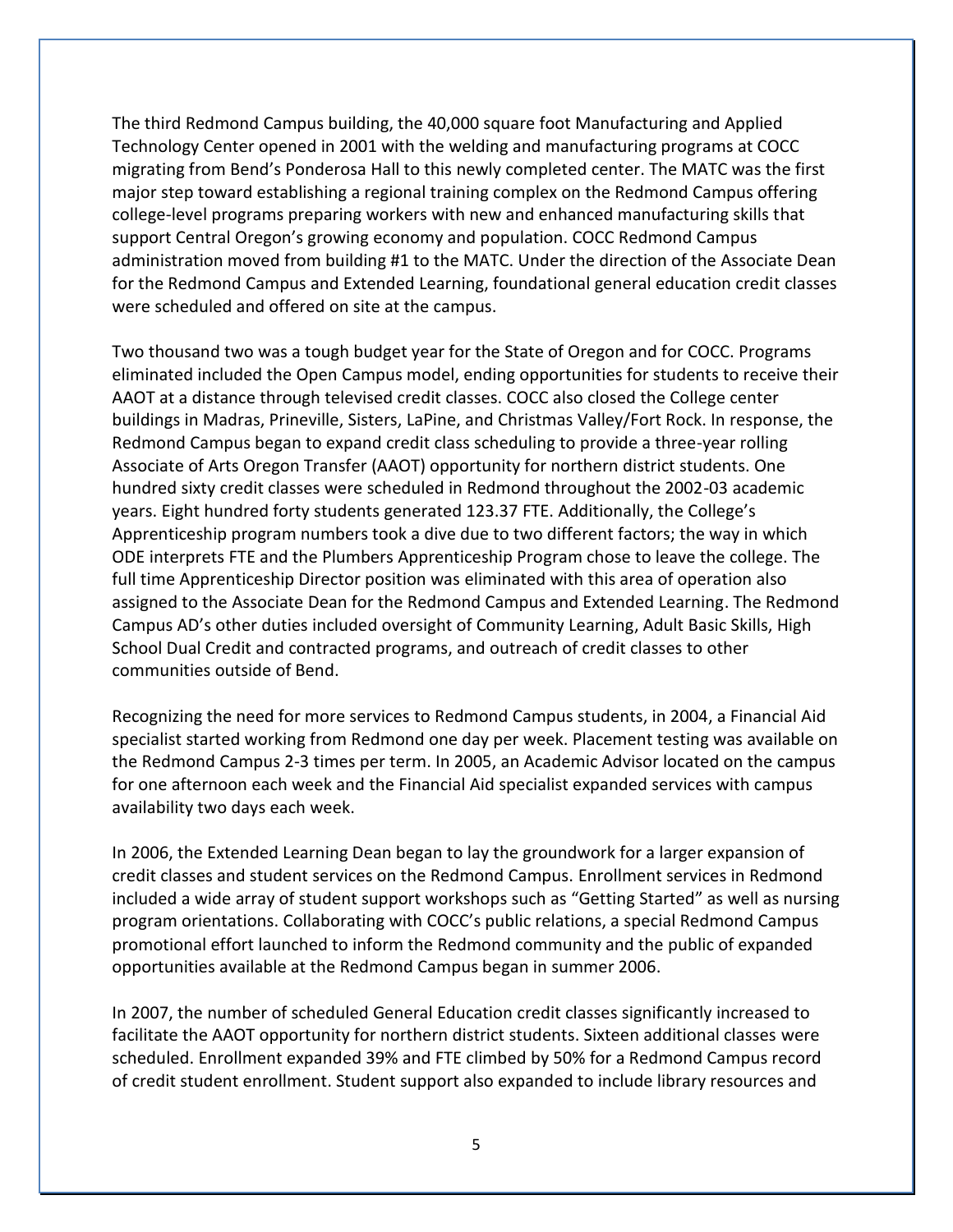expanded hours for the drop-in computer lab. The 2007-08 annual report shows a landmark 1082-credit students enrolled at the Redmond campus.

In 2008-09, class offerings and enrollment expanded, once again, to an all time high. Credit FTE increased 57.6% while headcount grew nearly 37% in response to an expanded general education class schedule. The Drop-in computer lab moved to building #3 to increase the number of workstations available and provide better staffing oversight while also serving MATC students with online components of the manufacturing instruction. The number of available computer workstations doubled.

Unduplicated headcount for 2008-09 credit students at the Redmond Campus reached 1481. Placement tests available twice a week and Academic Advisors are in Redmond on Tuesday and Wednesday. Career and Job Search Services are available two times each month. A nine-month Enrollment Services specialist position now works from the Redmond Campus full-time. To accommodate the increased enrollment and provide more classes at the campus, one additional general-purpose classroom was added in building two.

Enrollment in credit classes at the Redmond Campus peaked in 2010-11 at 796.46 FTE, 2436 credit students attended classes in Redmond. Redmond Campus boasted the addition of a bookstore carrying all textbooks needed for the Redmond, Prineville and Madras campus classes, plus miscellaneous school necessities. We began planning with the incoming Science department chair for the development of a lab science space inside building one at the Redmond Campus.

In preparation for the opening of two new campuses in Prineville and Madras in fall 2011, we hired campus directors for each location. The Extended Learning Dean provided leadership in planning class schedules allowing for the rolling AAOT in Redmond and for the first year of credit class requirements in both Madras and Prineville.

The Social Science and Humanities Departments provided the first full time faculty presence on the Redmond Campus. Rebecca Walker-Sands and Tina Redd are at the Redmond Campus for the 2011-12 academic year.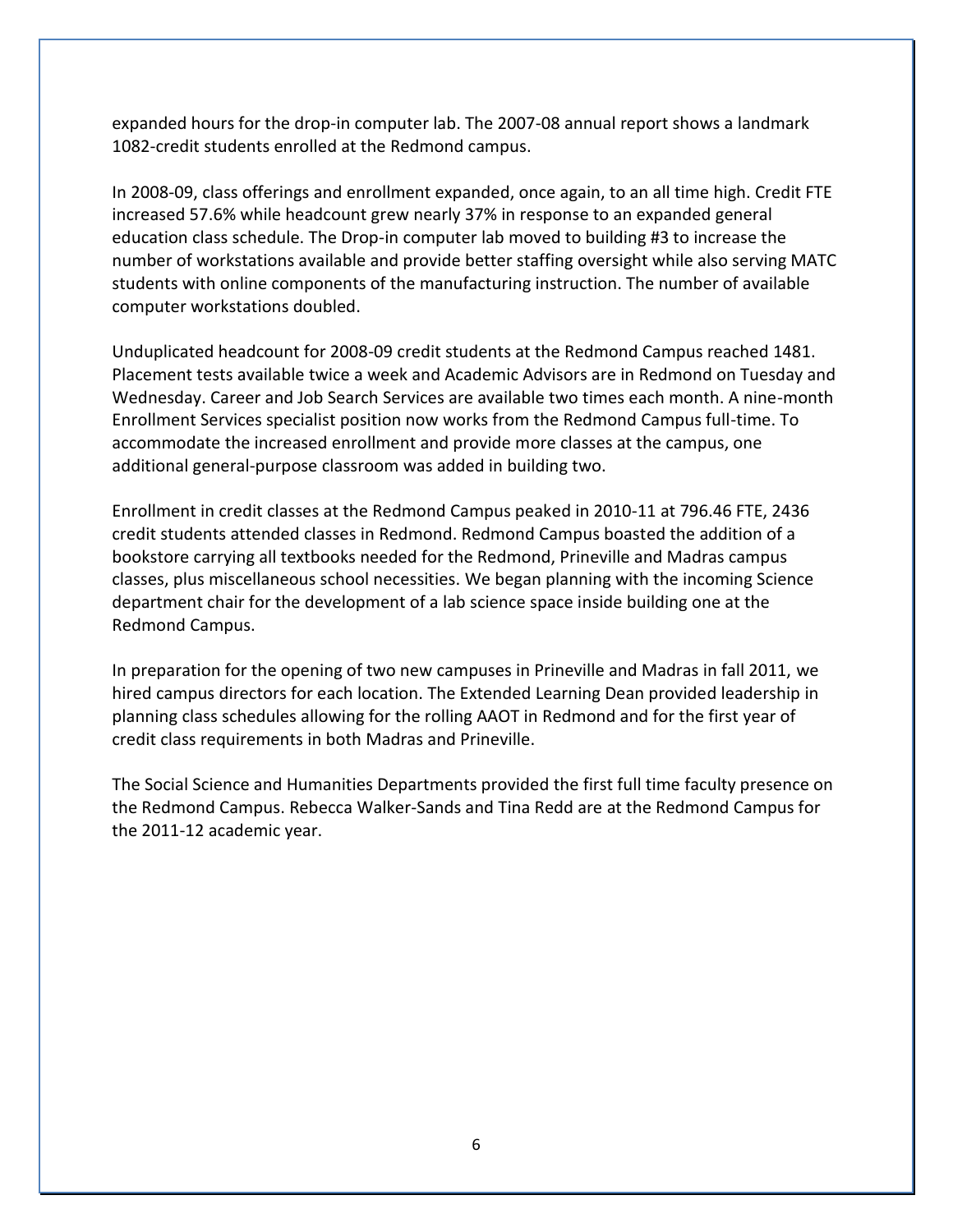### Current Status

With the new Redmond Technology Center complete in fall 2014, Redmond Campus now has four buildings and is home to three additional programs.

Regional programs offered only on the Redmond Campus include those at the Manufacturing and Applied Technology Center (MATC) where a student can earn up to six different certificates in Manufacturing practices (CNC Machining, Manual machining, Welding, Quality Assurance, Industrial Maintenance or Manufacturing Technology) or an AAS degree in Manufacturing Technology. The Automotive Department has opened a new program in Redmond's Technology Education Center. This two-year degree option, Automotive Technology in Electronics and Diagnostics (TED) emphasizes electric and hybrid power systems, clean diesel and on-board vehicle networking—knowledge needed to repair the continually evolving electronics in today's vehicles. Another program specific to the newly constructed Redmond Technology Center is The Center for Entrepreneurial Excellence and Development. This instructional program will be the backbone for creating and sustaining new regional companies. Students and community members will learn about best business practices and the fundamentals required to start and grow a small business. Another new program in Non-Destructive Testing (NDI/NDT) is housed in the Redmond Technology Center with classes beginning Winter 2015. Additionally, the Vet Tech program will migrate to the Redmond Campus in Fall 2015.

Although Redmond Campus enrollment peaked in 2011, (Appendix C) enrollment and FTE are still higher for the Redmond Campus branch than for Tillamook Bay Community College or North Coast Community College, two of the seventeen community colleges in Oregon. Enrollment is also higher in Redmond than several that of other community college branch campuses in the state. For example the Lane Community College Florence campus, which has oversight from a full time Dean, enrolls 700-800 students, half of which are non-credit students and generates 115 FTE per year.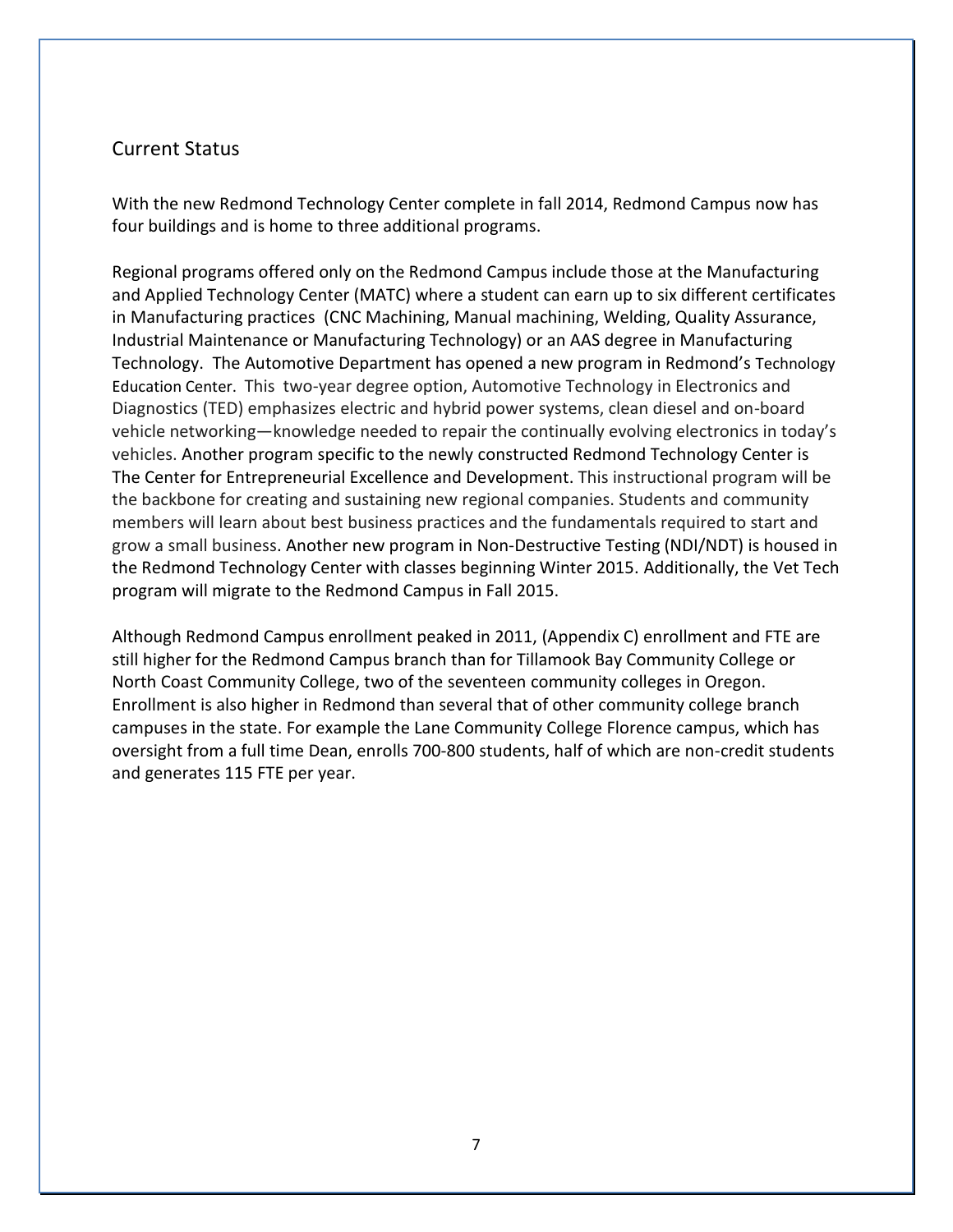### Interviewees

Alan Unger, Deschutes County Commissioner Alicia Moore, Dean of Students (emails) Ashley Stratton, COCC Student (email response) Bruce Emerson, Interim MATC Director Chelsea Belles, COCC Student (email response) Courtney Snead, COCC Madras Campus Administrator and Interim RC Campus Administrator David J. Burke, Director of Secondary Education Redmond School District Eric Sande, Director, Redmond Chamber of Commerce Eric Spieth, COCC Faculty Jason Shumway, COCC Student (email response) Jerry Schulz, COCC Interim Extended Learning Dean Jon Stark, Director, Redmond Economic Development Kellie Smith, Director of Testing and Tutoring (emails) Lani Sykes, COCC Administrative Assistant Redmond Campus Lee Loving, Ridgeview High School Principal Mary Jeanne Kuhar, LCC Florence Campus Dean Matt McCoy, COCC Vice President for Administration Michael Fisher, COCC Instructional Dean Ray Hasart, CTE Coordinator High Desert ESD Rebecca Walker-Sands, COCC Faculty Ryan Beard, CTE Coordinator Redmond School District Tina Redd, COCC Faculty Tony Pupo, Redmond High School Principal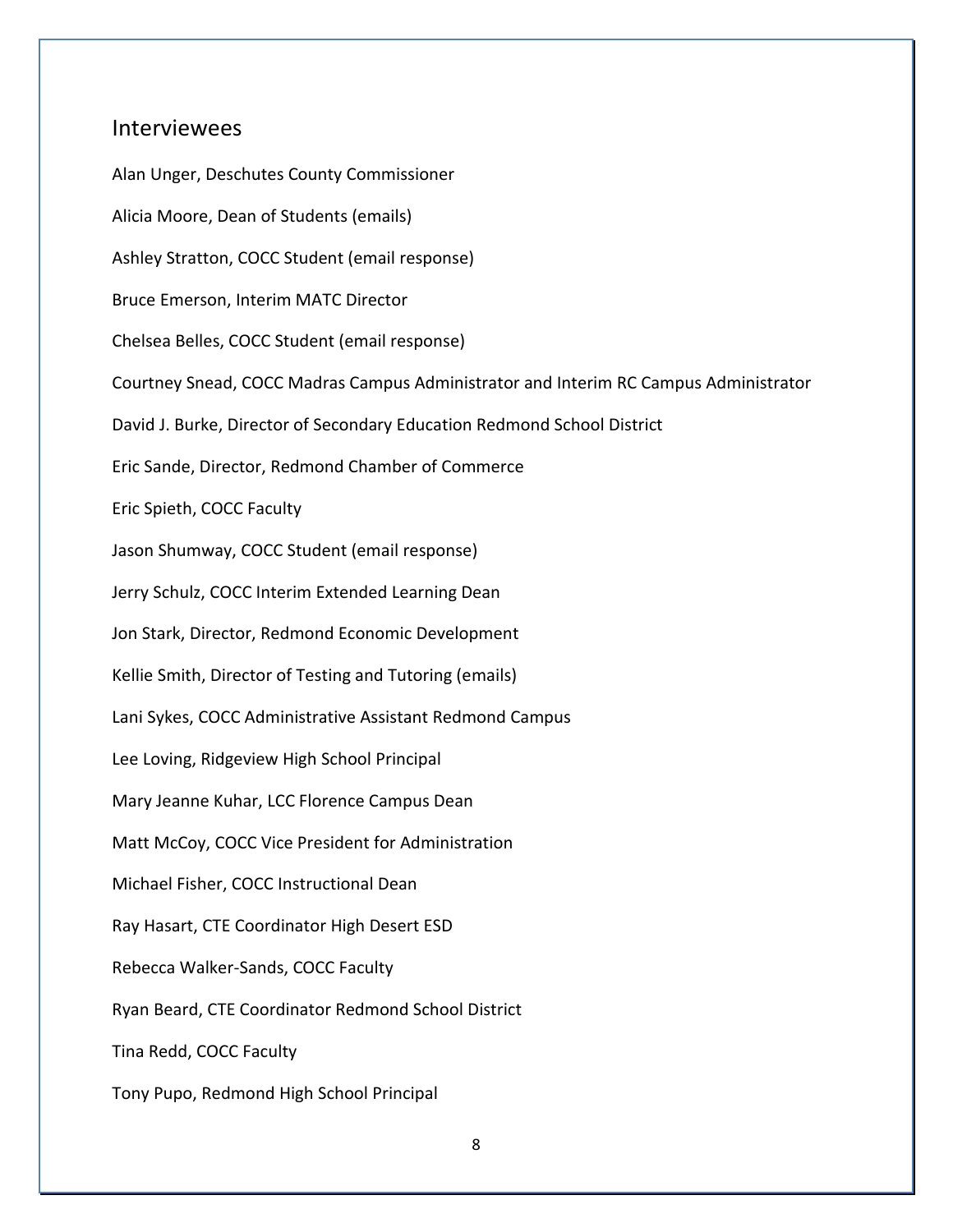## Interview Insights

According to the 2010 census, Redmond grew at a faster rate than Bend. Redmond's growth will continue due to favorable real estate prices and job creation. Redmond has the acreage to provide space for manufacturing and other industry requiring larger tracts of land.

Jon Start points out that manufacturing in Redmond has grown 21.7% while it has grown only 5% in the state and 8% in Deschutes county. He recognizes the value of the MATC's location in Redmond. Advanced manufacturing skills will continue to be in demand with metal fabrication at the forefront.

Jon indicated that unmanned Ariel Vehicle training would be in demand once the FAA begins establishing UAV rules that go into effect in 2016. UAV training is already available at the Bend campus, Jon would like to see the creation of a center of excellence for UAV wild-land firefighter training at the Redmond Campus. Another area for growth will be M-health, the communication with patients at a distance. This is expected to become a several billion-dollar market.

Eric Sande recognizes the Redmond Campus is an asset to the Redmond Community. Yet, he feels, not enough people know about the campus and all that it has to offer local residents and businesses alike. He asked if there is still an advisory committee for the campus. Eric served on the advisory committee from its inception until 2011.

Alan Unger suggests encouraging more public access to the new Redmond Technology Center by providing regularly scheduled tours of the building and allowing use of the facility for public meeting space. He recognizes the value of College connections with Career and Technical Education (CTE) and by amplifying what K-12 is doing. There should be strong, robust connections between K-12, the college and the business community.

Michael Fisher says students and faculty both feel that they are an afterthought at the branch campuses. There should be a higher percentage of full time faculty in Redmond than Bend.

Rebecca Walker Sands wonders where we are on providing a shuttle between the campuses. She also noted the success of the Bobcat Orientation and believes the effort should be expanded to provide evening or weekend orientations for working bobcats.

Tina Redd recognizes the need to build a faculty community in Redmond. To bring harmony, we must make adjunct faculty feel appreciated and a part of the campus community. She also recognizes the need for students to have food services available in Redmond. Past attempts were unsuccessful partly because of the items offered. Students want something fast. They are often eating between work and class or so they need something fast and inexpensive.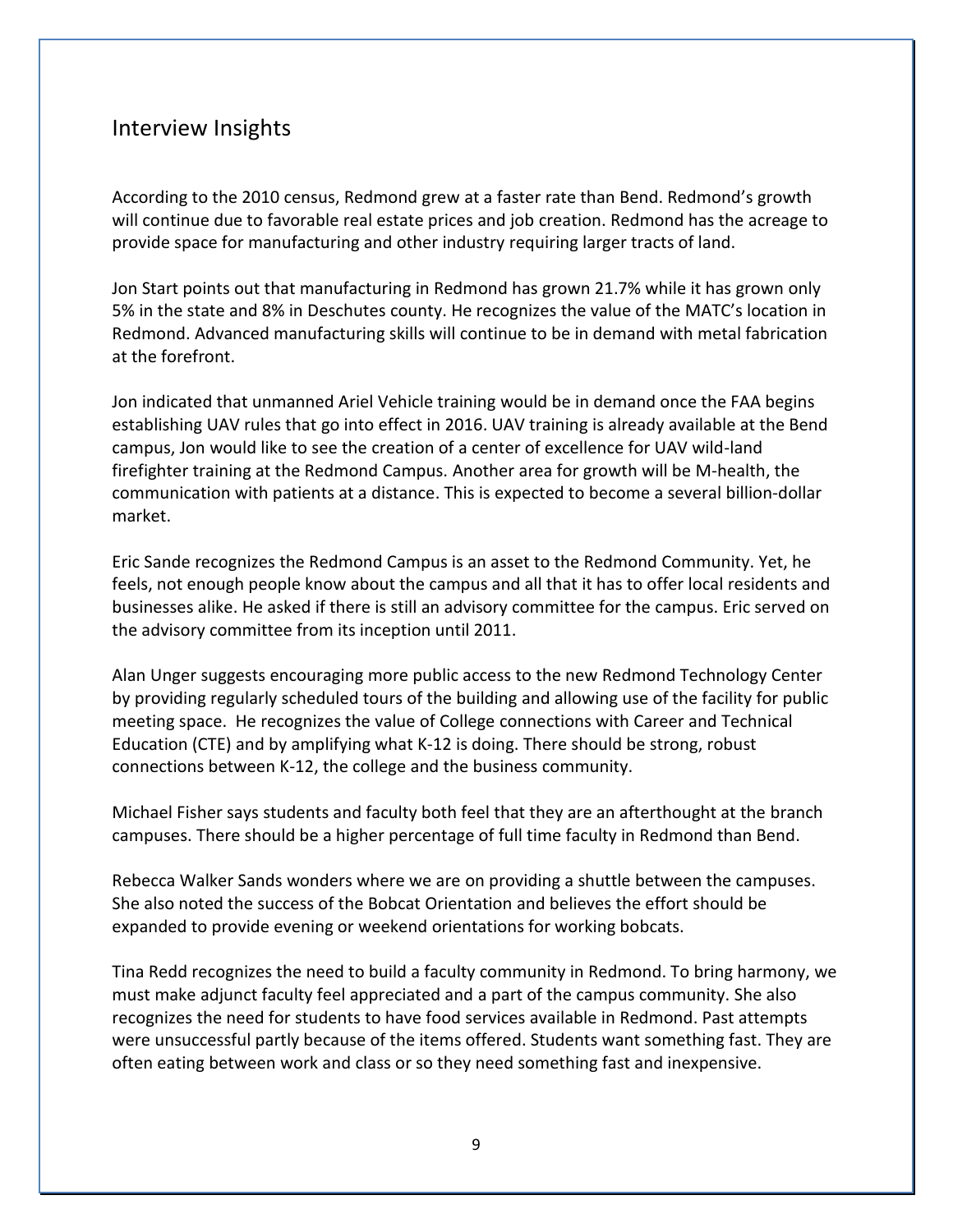## Recommendations

*1. Hire or assign a full time administrative position with the authority to obligate the college in support of its commitment to students, its support of faculty and the prevision of operations at the Redmond Campus and other branch campuses. It is time for an Executive Vice President to oversee these branch campuses.*

There is a lack of leadership in terms of planning and clear direction for the campus. It is not apparent that anyone is overseeing the commitment to provide the AAOT in Redmond. Students' services have not significantly expanded since 2011. A recent survey of students on the Redmond Campus revealed frustration with class scheduling, course availability and lack of access to advisors within their majors (Appendix B).

Though credit classes continue to expand and more full-time faculty are available at the campus, the decision of what classes to offer is left to the departments. Someone at the Redmond Campus should have responsibility to know the needs of the student population, how to schedule, provide support for faculty and supervise day-to-day operations. Someone must effectively advocate for the needs of these branch campuses. Redmond is the hub for the branches and schedules need to be planned collectively. COCC must make a meaningful commitment to the branches by providing an administrative position, Executive Vice President or Vice President for College Services/Branch Campuses, whose focus is overseeing the branch campuses with authority to assure the college's commitment to students and faculty at a distance.

### *2. Assure COCC programs in Redmond compliment current high school programs.*

With the aid of a DOL grant, Redmond High School (RHS) is developing curriculum in welding and machining with twenty-four industry partners donating time in the classrooms and offering internships. COCC's manufacturing program needs to be involved as well. This partnership is a model for other potential partnerships. Ridgeview High School currently has a better culinary facility than COCC. COCC and Redmond School district should can capitalize on use of facilities and provide a partnership that allows high school students to look toward COCC for additional training.

Recently, CTE partnerships at COCC have diminished. COCC currently is realizing only half the FTE for CTE dual credit enrollment that it did in 2009, 2010 or 2011. Again, a change in leadership of this program has not kept pace with previous commitments or relationships. Commissioner Unger pointed out the need for alignment between high schools, colleges and local businesses. Local high schools welcome the opportunity to work together but this requires a relationship and face-to-face meetings. These efforts should be scalable and not have to start over year after year or with new personnel.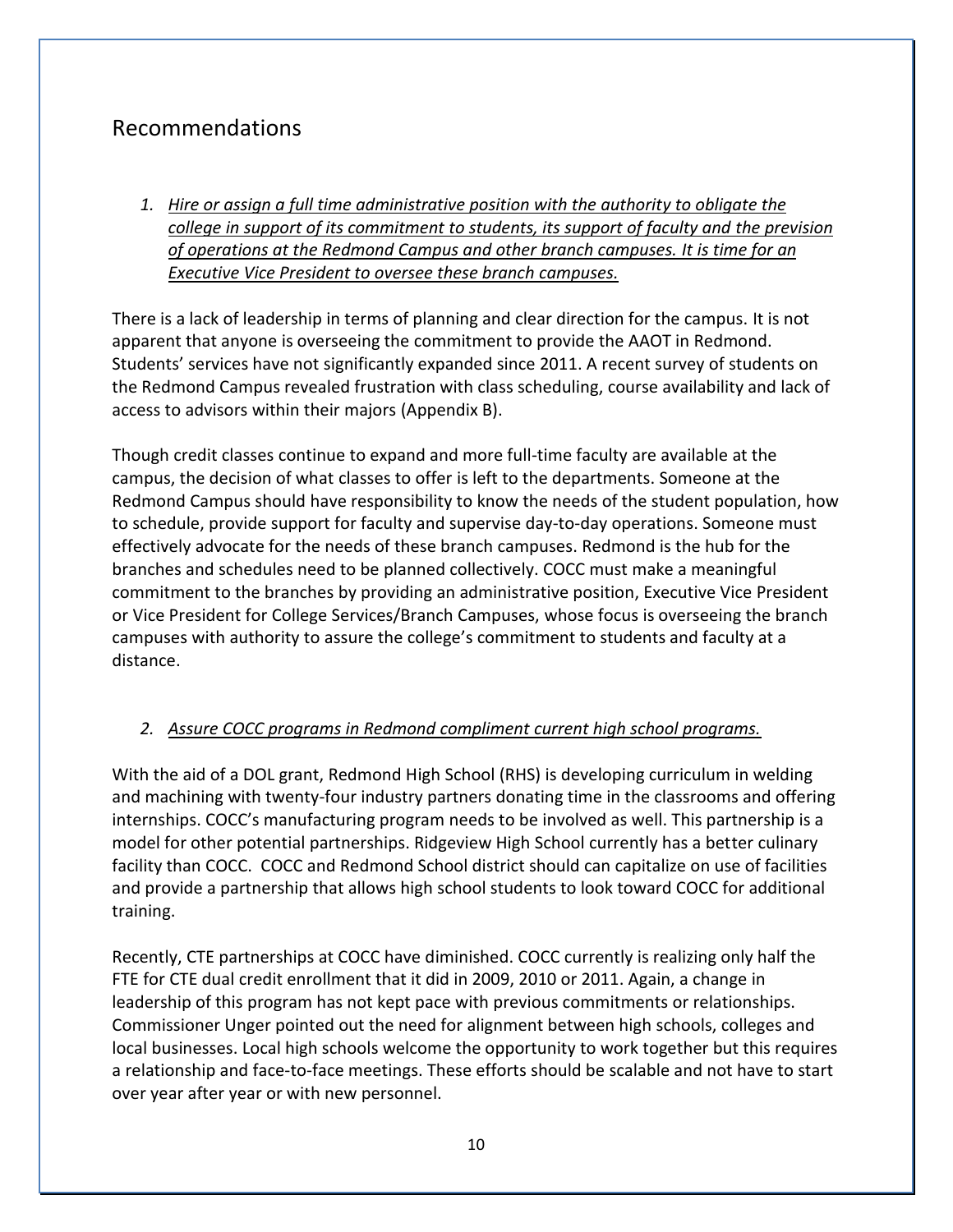## *3. Programs*

It has never been COCC's intention to duplicate Bend programs at the Redmond Campus. Redmond has its own identity and the programs fitting the needs of the local community. With MATC an anchor program with improvements underway and the new programs at the Redmond Technology Education Center, this is a good time to focus on strengthening existing programs. Once MATC's basic programs are solid, there will be additional opportunities to align with local manufacturing in metal fabrication and possibly plastics fabrication. Robotics represents a huge demand in manufacturing; the MATC may choose to expand upon current CNC skill development.

Additionally, to support students in the northern region, regular student surveys and data mining of current majors at the Redmond Campus can provide administration with a logical direction for programming. What are the ten most sought after degrees for these students that could be provided at the Campus. COCC should return to the promise of providing the AAOT as well as the ASOT at the Redmond Campus.

## *4. Hire a Safety and Security officer and provide a consistent protocol for trained staff to assure secure support for the human endeavors on campus.*

This is a safety, security and liability issue. It has been a challenging area in Redmond for the past ten years; however, it needs to be a priority. It would be a shame to have this issue addressed after an incident occurred. Additionally, each building needs someone in charge to assist faculty and students as needed and to provide a welcoming presence. This alone could improve safety and security.

### *5. Create Campus Community.*

It is imperative to develop a culture at the Redmond campus that recognizes the efforts of all to serve students at a distance from the Bend Campus.

Provide faculty the opportunity to develop cohesiveness of mission and connection to one another. To that end, allow full time, temporary, adjunct and part-time faculty to co-mingle. Create ways in which they can informally share ideas. Schedule informal monthly socials where all instructors and faculty are invited and encouraged to attend. Consider putting all faculty offices in one building to create more opportunity for faculty to connect and communicate.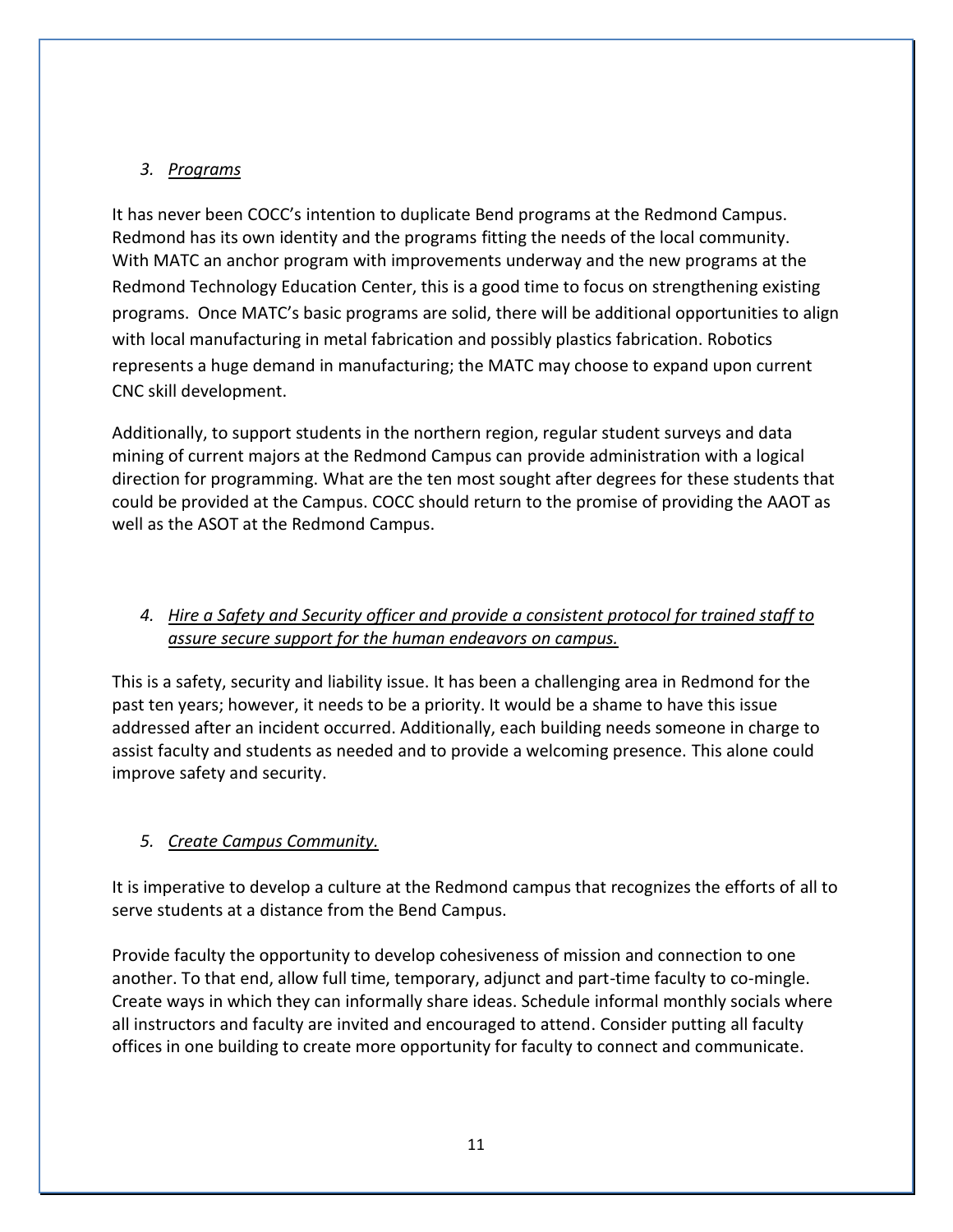Increasing the number of full time faculty at the branches can contribute to the goal of supporting faculty while committing to the branches. There may be demand for two full time tenure track faculty in the major program areas at the Redmond Campus. Teaching at one of the other branch campuses would be an expectation as well. This would best be accomplished with an organic process, allowing those interested in doing so to come to the campus rather than demanding all faculty adhere to this schedule.

Creating a campus community should extend to students as well. In a task force created to explore a shuttle service, a lack of exposure to college life and cultural events was felt to be missing from the Redmond Campus (Appendix B).

*"Students on the Bend Campus may avail themselves of a plethora of cultural events, including gallery exhibitions, music events, dance and theater performances and speakers. While faculty and ASCOCC have made attempts to bring Movie Nights and Speaking events to Redmond, there is a notable dearth of opportunities for Redmond students to get the most from their college experience."*

Tina Redd pointed out the electronic screen located on the Redmond Campus, it shows many student events scheduled yet of the twenty events promoted most of them are on the Bend Campus. It will take a consistent commitment providing these opportunities at the Redmond Campus to develop student community, not just one or two attempts. A monthly movie night or chamber music event could also engage the community. A community concert series sells out in Redmond so there is an audience one can tap into.

## *6. Create a welcoming environment for students and the public.*

Currently, there is no welcoming presence at the Redmond Campus. Tutors show up to empty buildings, students wander and any formal welcome from the college happens in the classroom. Staffing a full- time Information Center and front office at the Technology Education Center of the Redmond Campus would provide a welcoming environment for both public and students. The Technology Education Center is the first building people see when entering the campus. It should house not only the campus information center but also services to students such as parking passes, registration and cashiering. Providing college services in one location will help alleviate confusion and create a user-friendly environment.

Additionally, some of the same kinds of special events and activities created to welcome students at the Bend campus implemented in Redmond would begin to create a student community.

A full review of building use would provide an opportunity to revise uses and better utilize the existing space to meet the needs of students, staff and faculty.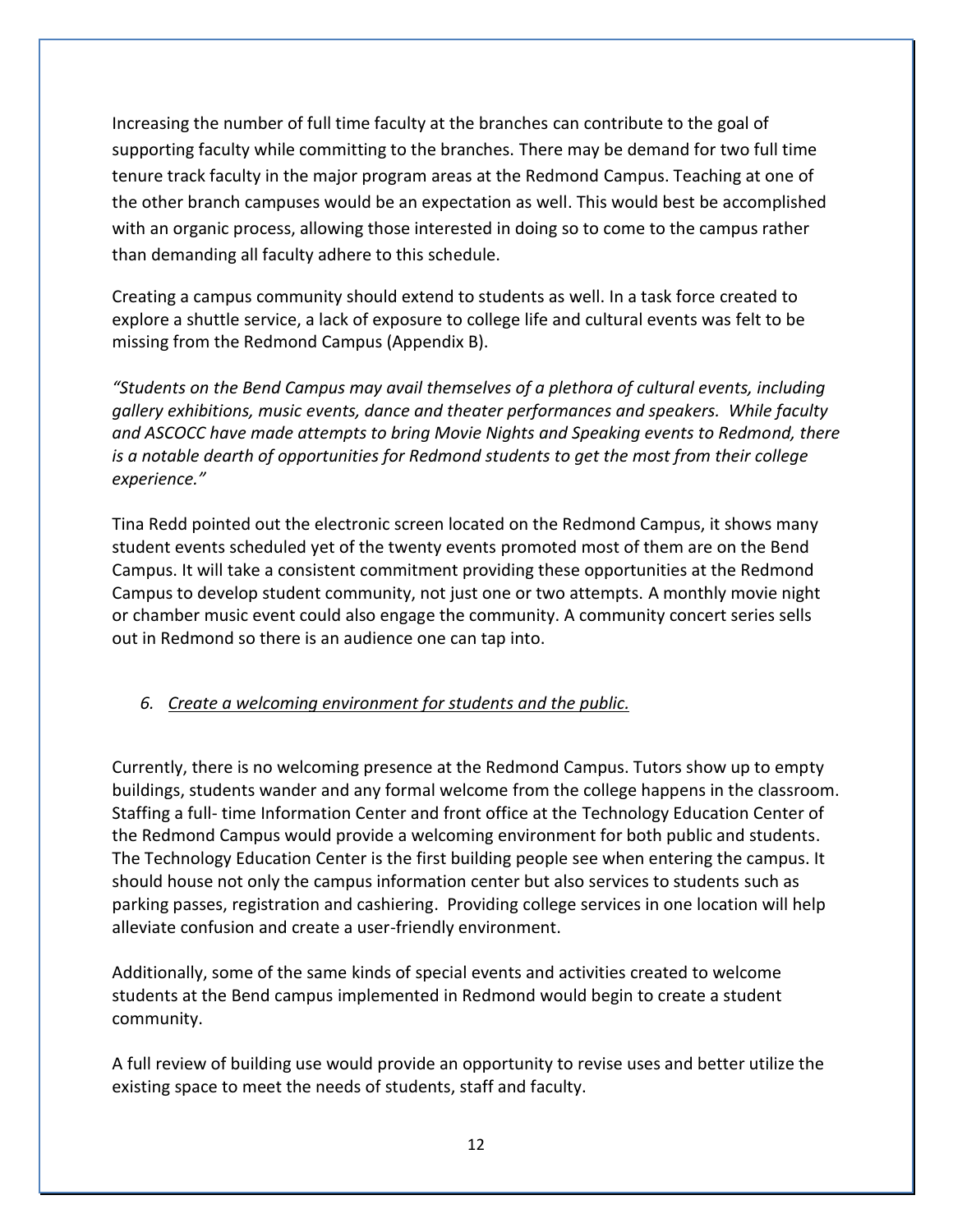## *7. Provide Shuttle Service between Redmond Campus and Bend Campuses.*

Since not all classes or programs are offered in Redmond, there will always be a need for some students to take classes on the Bend campus. In a recent report from a task force studying this option, 98% of students indicated they would use such a shuttle service (Appendix B).

## *8. Provide food service options for students and staff at the campus.*

Past attempts at contracting out the food kiosk were unprofitable. Students want something quick to pick up and quick to eat. Nutritious is great but the first priority has to fit the time they have and the available funds. There needs to be a business model that works for the population. Perhaps a hotdog stand or premade, fresh wraps ready to grab and go.

## Summary

The issue that stands out from many of the interviews is a leadership vacuum at the Redmond Campus. Although, there has been a conceptual vision for the campus that has guided construction of buildings and general programmatic direction, subsequent planning processes, and orchestration of the details for day-to-day administration of the campus appear to be absent. Regardless of the position title, it is imperative the position report to the President and has the authority to establish necessary standards of operation. Without this leadership, the College will not be able to maximize the potential available at the Redmond Campus or other branches. Other areas of concern voiced through these interviews can be addressed but not without a leader, someone able to give full attention to the wide-ranging needs at the Redmond Campus. This recommendation and many of the others listed above align with those currently addressed in the Academic Maser Plan (Appendix A).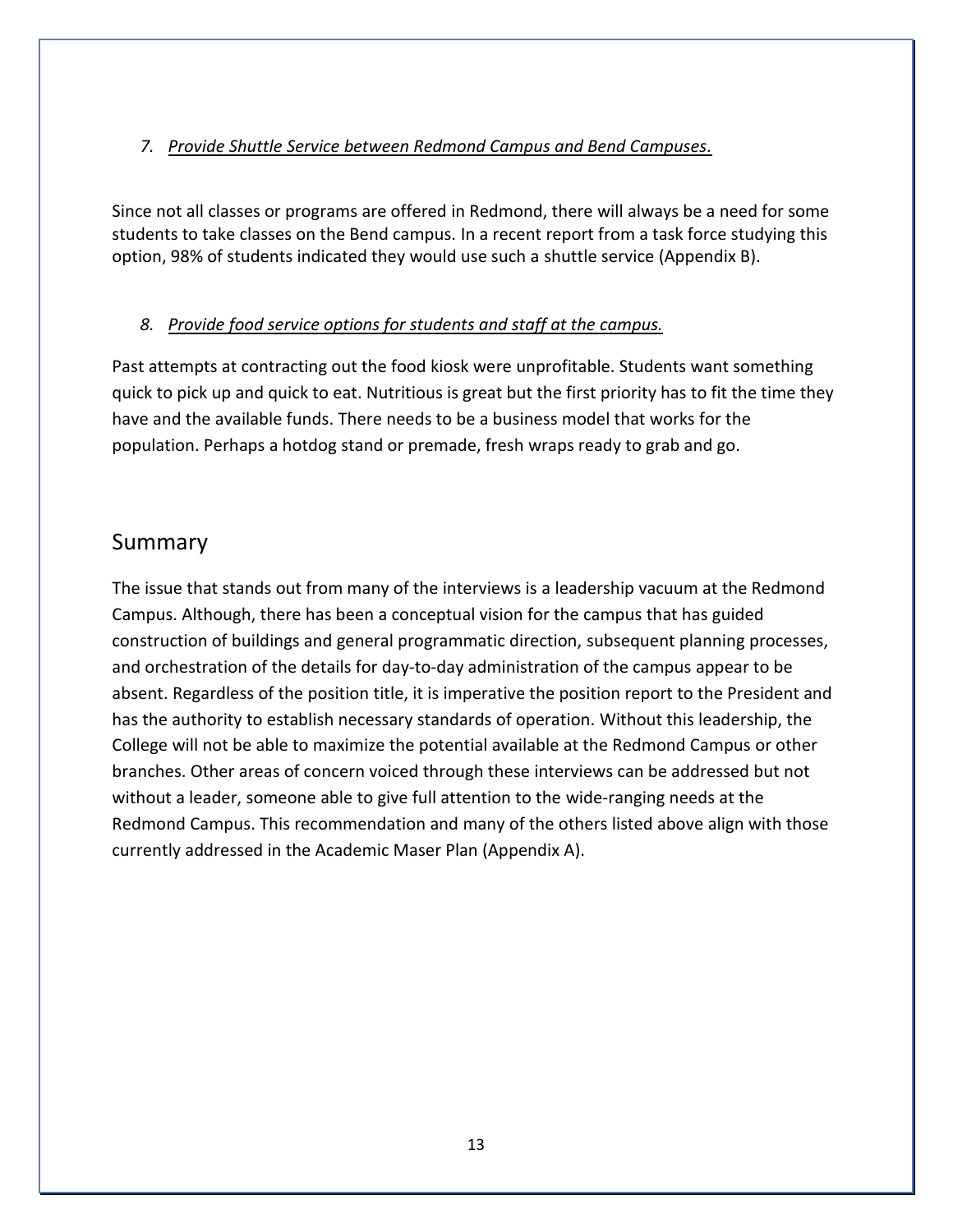## Appendix A.

## Academic Master Plan

The Academic Master Plan makes the following recommendations for Branch Campuses

#### **Branch Campuses**

(Summary and Values)

Goal 1: Assess requirements for providing appropriate certificates and degrees specific to each branch campus community.

Objective A: Establish systematic annual evaluation of needs for certificates and degrees

Strategies:

- Evaluate instructional needs based on student majors, enrollment data, community and employer feedback.
- Evaluate additional student service needs, including advising, financial aid, enrollment services, career placement

Objective B: Provide resources supporting specific certificates and degrees

Strategies:

- Establish appropriate full time faculty based in Redmond to serve all branch campuses, including timelines of service.
- Establish Testing and Tutoring services for branch campuses.

Objective C: Provide appropriate facilities for a collegial and supportive environment for faculty and students

Strategies:

- Increase faculty office space
- Modify building 2 to include Student Services Building
- Establish Leadership needs for branch campuses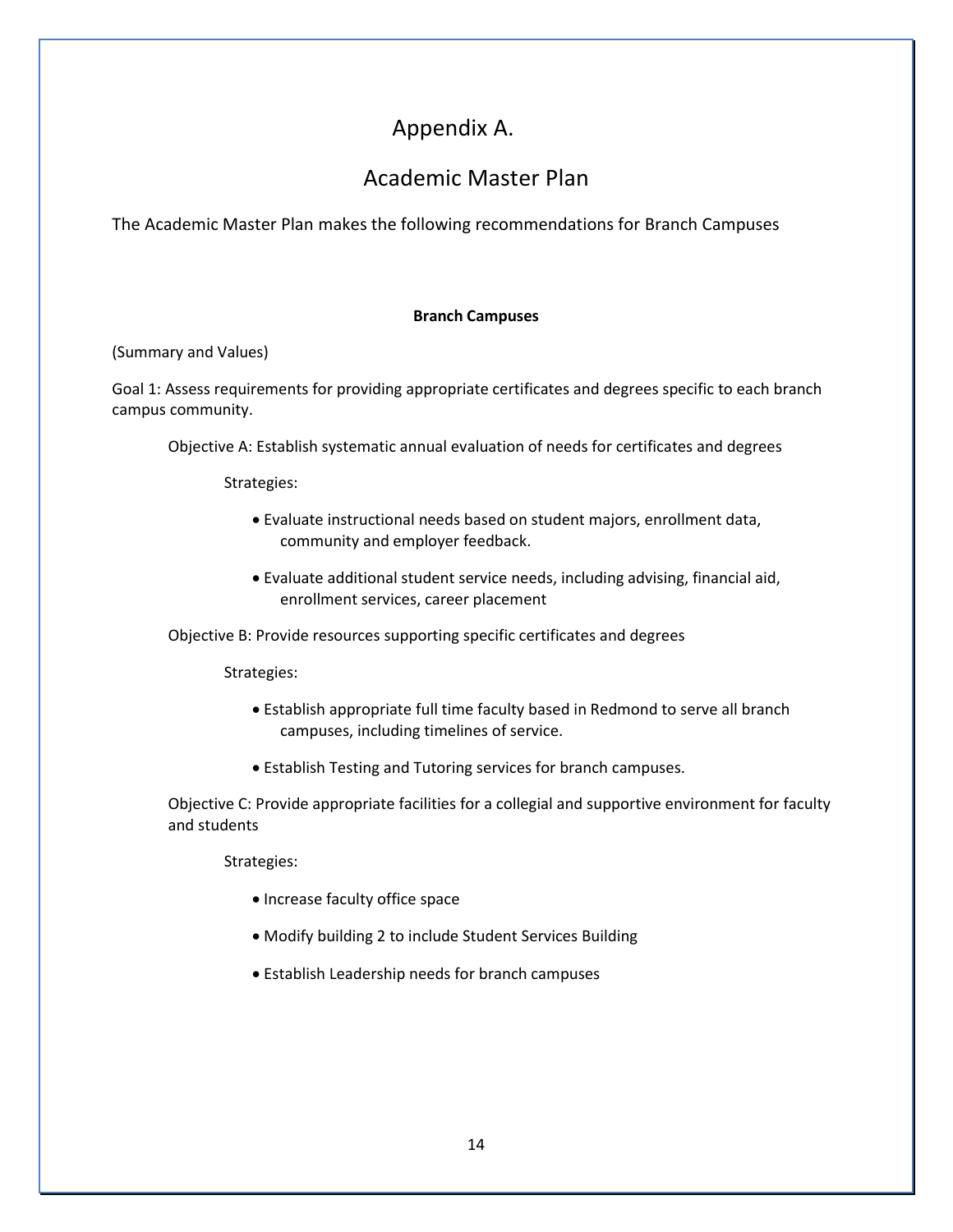## Appendix B.

#### **Proposal for Shuttle Support for the Redmond Campus to the Bend Campus**

**Task Force Members:** Shirley Metcalf, Dean; Joe Viola, Campus Services; Gordon Price, Student Life and CTE Liaison; Rebecca Walker-Sands, Faculty; Lani Sykes, Administrative Assistant.

#### **Rationale:**

There are several supporting arguments for providing transportation options for students served in the Northern areas of the district. While some of these would seem to be unique to Central Oregon Community College, the concept has support at other institutions in Oregon. For example both the University of Oregon in Eugene and Oregon State University in Corvallis provide for free city bus passes for students.

#### **Evidence of Need:**

Over the last few years, a survey of students on the Redmond Campus revealed frustration with class scheduling, course availability and lack of access to advisors within their majors. The most recent data comes from an informal survey of 4 Summer Session classes (n = 80 students) held on the Redmond Campus: When asked how many students would use a shuttle, if available, 98% said they would definitely take advantage of the opportunity. This echoes the results of previous respondents. While it may be argued that the mechanics of achieving an education are part of the sacrifice, those individuals on the Bend Campus do not face such challenges, physically or economically.

#### **Potential Impact on Retention:**

When students are faced with a minimal number of courses from which to select, and even fewer instructors, it becomes more difficult to complete a degree. On the Redmond Campus, students often face conflicts in scheduling across disciplines as well as conflicts with their personal responsibilities. Also, little choice is offered among sections. On the Bend Campus, not only are multiple sections offered across the disciplines, there are frequently a variety of professors available. If a student doesn't resonate with a particular style of delivery, they have a choice. Not so for students in Redmond. Not only will multiple attempts at a course contribute to a lack of Satisfactory Academic Progress, it also contributes to problems with Maximum Credits allowed for Financial Aid. An example of how demoralizing these conditions can be involves a student who had difficulty with the teaching presentation of the only Math instructor available. After multiple attempts to get through the class, the student quit college, feeling as if they were incompetent and couldn't handle the rigors of college. Not only did this person end up with student loans and a damaged self-esteem, they have lost the opportunity to contribute to their community and the future economy. However, a friend of this student was able to switch sections and complete the course, progressing on to the next class in the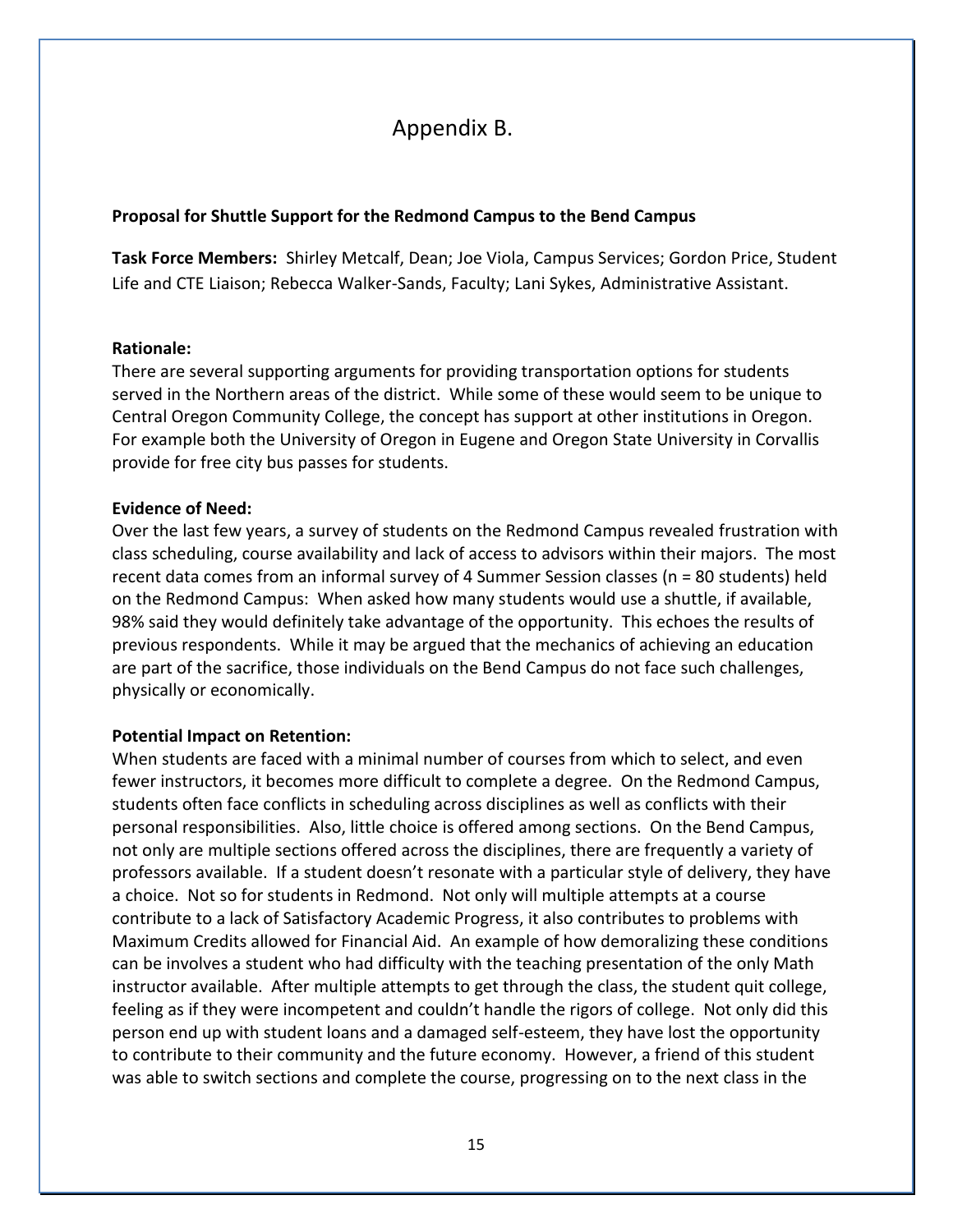series. This is not to indicate the instructor was ineffective; different people tend to resonate with different styles.

Students at the Redmond Campus are also challenged by difficulty in coordinating course offerings with their degree requirements for their major. For example, Math 111 is the highest Math course available in Redmond, but students need MTH 105/MTH 243/MTH 244 for transfer to Human Services and Psychology degrees at OSU-Cascades. Even though these are not essential for earning an AAOT, the Bend students are able to complete their degree requirements in the process of fulfilling the lower-division courses necessary for the transfer degrees, while the Redmond students will end up with more debt as they will not have these as part of their AAOT, but will have to substitute potentially less relevant courses simply because they are offered on site. There are many examples of areas that are under-represented on the Redmond Campus, making degree completion frustrating and therefore less likely (e.g., Foreign Language, Arts & Letters).

An important component of retention involves building relationships with faculty that will support career goals. While the CAPS Advisors do a great job of helping students with scheduling, the expertise of a major advisor is a boon to student success in terms of planning for employment, transfer to appropriate institutions and assisting with guidance regarding optimal course work, potential internships and other experiences that will foster growth. Recognition of this came with the plan to rotate full time faculty members from across the disciplines through the Redmond Campus on a yearly basis. Unfortunately, implementation of this plan proved problematic. Until there are Full Time Faculty members representative of the CTE and Transfer disciplines housed in Redmond, the need for travel to the Bend Campus is critical. It should be noted that neither Adjunct nor Part-Time faculty are contractually allowed to advise students.

#### **Impact on Financial Aid:**

It has been mentioned previously that students will incur more debt in attempting to maintain status as a full-time student when they are forced to take courses because they are in proximity rather than because they are needed. This contributes to maximum credit issues. Another problem is the current pressure for Financial Aid to pay only for coursed directly related to the degree, which means that students may not be able to attend. Again, this is not a problem for students on the Bend Campus.

#### **Need for Expanded Access to Student Services:**

Unlike Bend Campus students, Redmond Campus students have very limited access to other services that can facilitate student success. Currently students have access to CAPS advisors, as previously noted, but little contact with major advisors. There is no Personal Counselor on the Redmond Campus. Testing Hours are severely limited (e.g., for Fall 2013: **Monday 5pm to 8pm & Wednesday 9am to 8pm (10/14/13 to 12/11/13).**) as compared to the Bend Campus where Testing is open from 8:30 AM to 9 PM Monday through Thursday, 8:30 AM to 4:00 PM Friday and is even available on Sunday. A Financial Aid advisor is only in Redmond after 1 PM on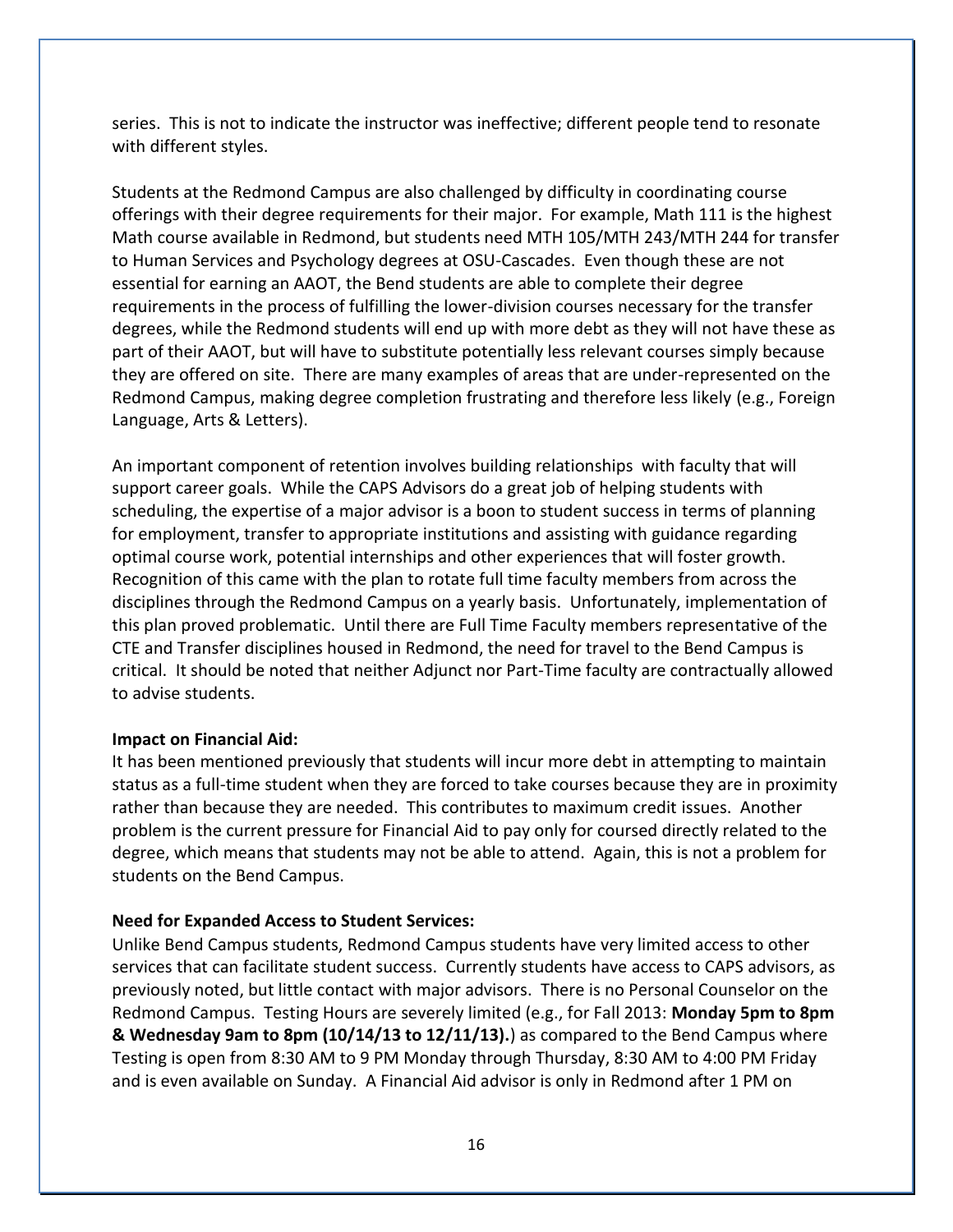Mondays and Thursdays. Lynn McCoy, Veterans' Advisor, is only available in Bend, according to the COCC Website.

### **Lack of Exposure to College Life and Multicultural Events:**

Students on the Bend Campus may avail themselves of a plethora of cultural events, including gallery exhibitions, music events, dance and theater performances and speakers. While faculty and ASCOCC have made attempts to bring Movie Nights and Speaking events to Redmond, there is a notable dearth of opportunities for Redmond students to get the most from their college experience.

### **Need for an Alternative to the Current Options:**

While some students have taken advantage of the CTE bus and are grateful to have a stop on the Redmond Campus, the timing of the travel is unwieldy at best. Too much time is spent in transition through hubs and regular routing. The departure times don't accommodate morning or afternoon classes. Also, while the price of \$60/month is a helpful reduction, many students can't come up with this consistently. The vouchers are not always available as they tend to "sell out," so a student who begins a class in September may not be able to get to it in October or November, and so will end up dropping or failing, again with a negative impact on SAP and Financial Aid, not to mention morale.

### **Ideal Logistics:**

The most useful schedule would be a shuttle that travels between the Redmond Campus 3 times a day, beginning at 7:30 AM, 11:30 AM, and 2:30 PM. The last bus would leave Bend at 5:30 PM. While this wouldn't allow for night classes, at least the major course blocks would be covered.

A Shuttle would cost approximately \$60 one way to operate. 3 daily round trips would cost about \$360 per day.

### **Potential Source of Funding:**

ASCOCC student fees are a possibility for at least partial support for the costs of a shuttle to transport Redmond Students. Students have argued that they would much rather have their fees spent on a shuttle than free tickets to the Deschutes County Fair or fast food vouchers that are rarely used.

#### **Conclusion:**

It would seem to be an ideal solution for many issues to transport students from Redmond to Bend, rather than attempt to move Faculty and pay subsequent travel or hire more Part Time faculty to serve students. The former strategy has faced resistance when previously attempted; the second strategy adds to the impression that the non-Bend students are second-class citizens. Arguably, having greater access to courses, instructors, advisors, student services and educational events will benefit students and increase retention, matriculation and eventual contributions to our community.